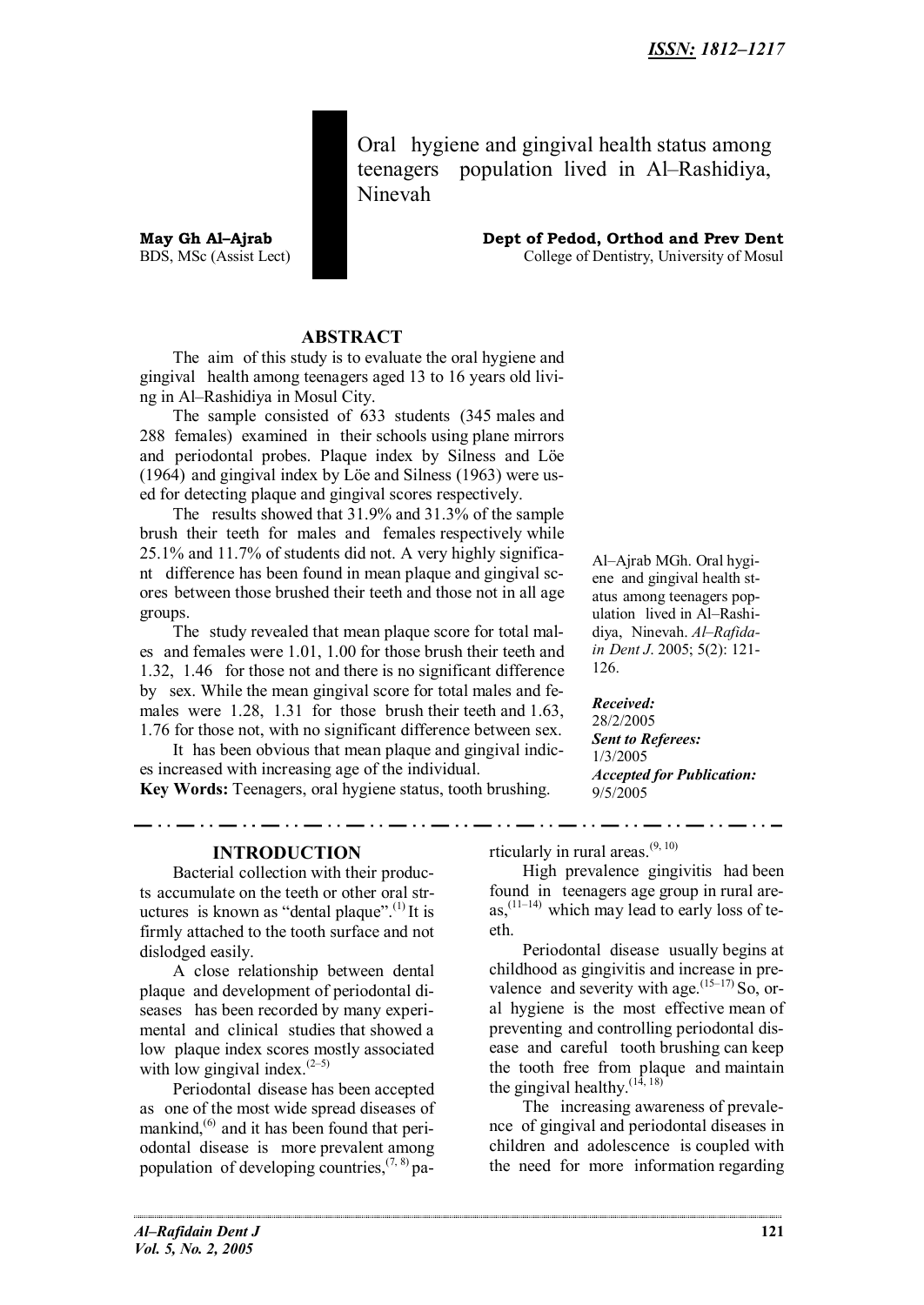the early stages of periodontal disease, has focused attention upon periodontium in childhood.<sup>(19)</sup>

This study was carried out to evaluate oral hygiene practices among teenager population lived in a rural area.

#### **SAMPLE AND METHODS**

This study carried out in Al–Rashidiya, a rural area in Ninevah Governorate. The sample consisted of 633 students aged from 13–16 years, 288 females and 345 males. This sample was divided into 4 age groups, namely 13, 14, 15 and 16 years old.

Questionnaires have been distributed to all of the students before any clinical examination was done. Information about age, sex and tooth brushing had been taken from them.

The clinical examinations were carried out in schools using adequate daylight, plane mouth mirror and WHO periodontal probe for detecting the dental plaque and gingival health. The examined teeth were upper right first molar, upper right lateral incisor, upper left first premolar, lower left first molar, lower left lateral incisor and lower right first premolar.

The indices used for assessment of oral health were as follow:

- 1) Plaque index by Silness and  $\text{Löe}^{(20)}$  for evaluation of plaque scores.
- 2) Gingival index by Löe and Silness<sup> $(21)$ </sup> to evaluate the gingival health of the students.

The statistical analysis of data included the mean and standard deviation for plaque and gingival indices using Duncan's Multiple Range Test.

Differences were tested for their significancy for gingival and plaque indices at 0.001 level.

#### **RESULTS**

There were 633 students had been examined comprising 54.5% males and 45.5% females. The population sample was divided into 4 age groups, their number and percentage showed in Table (1).

Table (2) revealed the number and percentage of students according to tooth brushing practice. This study indicated that 31.9% of males of the sample brush their teeth and 25.1% of males not brush their teeth and 31.3%, 11.7% for females respectively. Also, we can see that younger age groups had more attitude for tooth brushing.

| $\frac{1}{2}$ and $\frac{1}{2}$ are $\frac{1}{2}$ and $\frac{1}{2}$ and $\frac{1}{2}$ and $\frac{1}{2}$ and $\frac{1}{2}$ |     |                |     |                |     |               |  |
|---------------------------------------------------------------------------------------------------------------------------|-----|----------------|-----|----------------|-----|---------------|--|
| <b>Age Group</b>                                                                                                          |     | <b>Males</b>   |     | <b>Females</b> |     | <b>Total</b>  |  |
| (Years)                                                                                                                   | No. | $\frac{6}{10}$ | No. | $\frac{0}{0}$  | No. | $\frac{0}{0}$ |  |
| 13                                                                                                                        | 104 | 54.5           | 87  | 45.5           | 191 | 30.2          |  |
| 14                                                                                                                        | 74  | 45 1           | 90  | 54.9           | 164 | 25.9          |  |
| 15                                                                                                                        | 87  | 60.8           | 56  | 39 2           | 143 | 22.6          |  |
| 16                                                                                                                        | 80  | 593            | 55  | 40.7           | 135 | 21.3          |  |
| Total                                                                                                                     | 345 | 54.5           | 288 | 45.5           | 633 | 100           |  |

Table (1): Number and percentage of sample distributed according to sex and age groups

Table (2): Frequency distribution of sample according to tooth brushing by sex and age group

| <b>Age Group</b> |            | <b>Males</b> | <b>Females</b> |          |  |
|------------------|------------|--------------|----------------|----------|--|
| (Years)          | Yes        | No           | Yes            | No       |  |
| 13               | 38         | 66           | 64             | 23       |  |
| 14               | 56         | 34           | 51             | 23       |  |
| 15               | 55         | 32           | 40             | 16       |  |
| 16               | 53         | 27           | 43             | 12       |  |
| <b>Total</b>     | 202        | 159          | 198            | 74       |  |
|                  | $(31.9\%)$ | $(25.1\%)$   | $(31.3\%)$     | $11.7\%$ |  |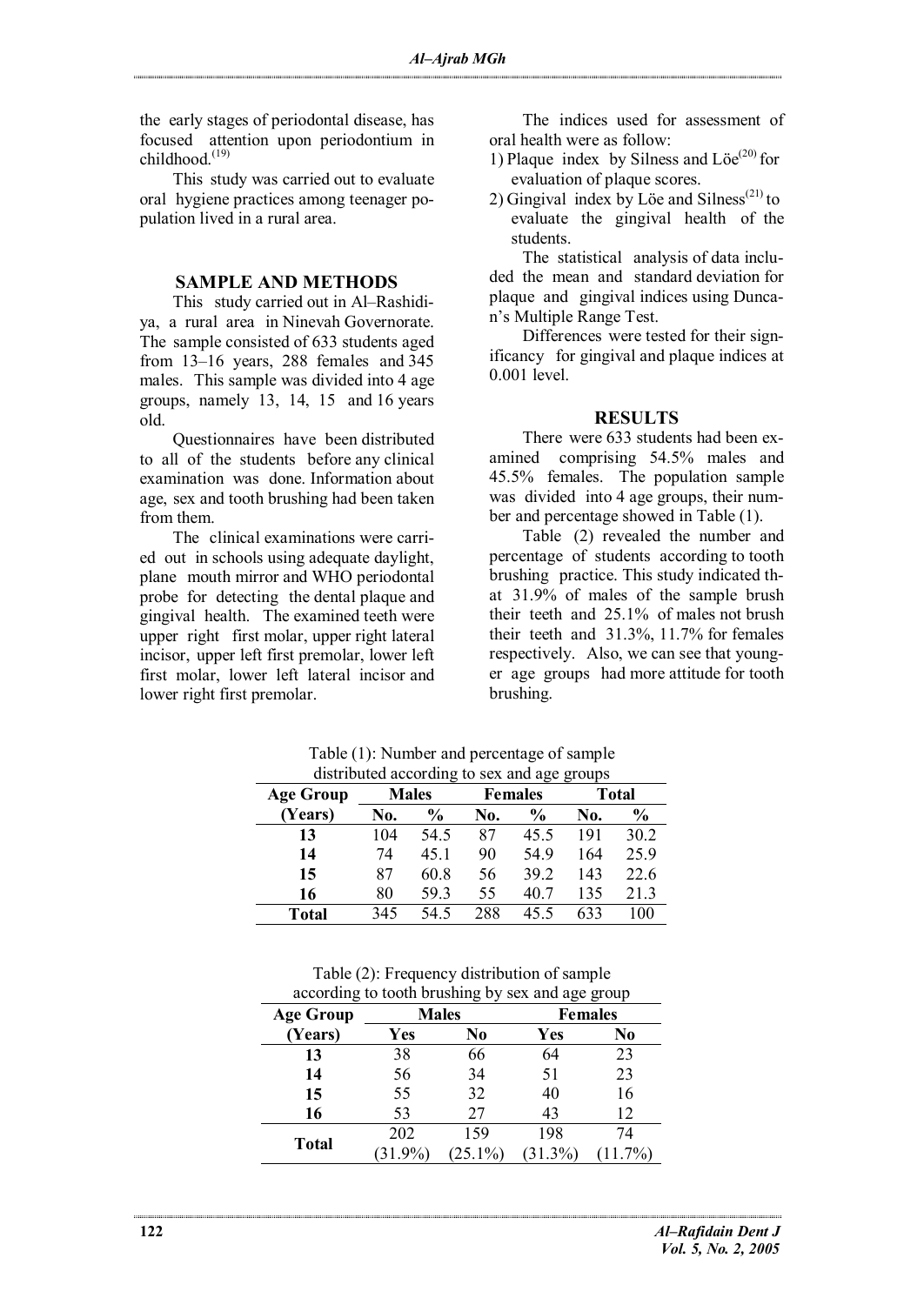Mean plaque index scores were shown in Table (3) for males and females respectively in accordance to tooth brushing. This mean increased with age and there was highly significant difference between those brushed their teeth and those not, at *p* level of 0.001.

Table (4) showed the mean gingival score for males and females respectively according to tooth brushing divided by age. Mean gingival scores were increased with age and there was highly significant difference between those who brush their teeth and those not.

| $\frac{1}{2}$ and $\frac{1}{2}$ and $\frac{1}{2}$ are $\frac{1}{2}$ and $\frac{1}{2}$ and $\frac{1}{2}$ are $\frac{1}{2}$ and $\frac{1}{2}$ are $\frac{1}{2}$ and $\frac{1}{2}$ are $\frac{1}{2}$ and $\frac{1}{2}$ are $\frac{1}{2}$ and $\frac{1}{2}$ are $\frac{1}{2}$ and $\frac{1}{2}$ a |                                  |                     |        |            |                     |       |            |  |
|-----------------------------------------------------------------------------------------------------------------------------------------------------------------------------------------------------------------------------------------------------------------------------------------------|----------------------------------|---------------------|--------|------------|---------------------|-------|------------|--|
| Age                                                                                                                                                                                                                                                                                           | <b>Tooth</b><br><b>Brushing-</b> | <b>Males</b>        |        |            | <b>Females</b>      |       |            |  |
| Group                                                                                                                                                                                                                                                                                         |                                  | <b>Plaque Index</b> |        | Duncan's   | <b>Plaque Index</b> |       | Duncan's   |  |
| (Years)                                                                                                                                                                                                                                                                                       |                                  | Mean                | $+$ SD | Grouping*  | Mean                | $+SD$ | Grouping*  |  |
|                                                                                                                                                                                                                                                                                               | Yes                              | 0.98                | 0.478  | AD         | 0.92                | 0.413 | A          |  |
| 13                                                                                                                                                                                                                                                                                            | N <sub>0</sub>                   | 1.12                | 0.436  | <b>ACD</b> | 1.30                | 0.586 | BC         |  |
|                                                                                                                                                                                                                                                                                               | <b>Yes</b>                       | 0.95                | 0.373  | A          | 0.99                | 0.515 | AC         |  |
| 14                                                                                                                                                                                                                                                                                            | N <sub>0</sub>                   | 1.40                | 0.711  | BC         | 1.59                | 0.783 | Β          |  |
| 15                                                                                                                                                                                                                                                                                            | <b>Yes</b>                       | 1.02                | 0.452  | AD         | 1.09                | 0.563 | <b>ACD</b> |  |
|                                                                                                                                                                                                                                                                                               | N <sub>0</sub>                   | 1.40                | 0.629  | BC         | 1.46                | 0.790 | <b>BD</b>  |  |
|                                                                                                                                                                                                                                                                                               | <b>Yes</b>                       | 1.10                | 0.629  | <b>ACD</b> | 0.98                | 0.387 | AC         |  |
| 16                                                                                                                                                                                                                                                                                            | N <sub>0</sub>                   | 1.35                | 0.852  | BD         | 1.46                | 0.736 | BD         |  |
| $\Lambda$ $\Omega$ $\Lambda$<br>$P \sim M1 - P \sim 1$<br>$\sim 0.001$ F F $\sim 1$ F<br>$\sim$ 1.000 $\sim$<br>$\sqrt{2}$<br>$\sim$ 0.001                                                                                                                                                    |                                  |                     |        |            |                     |       |            |  |

| Table (3): Mean and standard deviation of plaque |  |
|--------------------------------------------------|--|
| index for males according to age group           |  |

For Males: F–value=  $4.31, p \le 0.001$ ; For Females: F–value=  $6.36, p \le 0.001$ .

SD: Standard deviation.

\* Means with the same letter were statistically not significant.

| Age              |                                 | muck for marcs and remarcs according to age group<br><b>Males</b> |       |           | <b>Females</b>        |       |           |
|------------------|---------------------------------|-------------------------------------------------------------------|-------|-----------|-----------------------|-------|-----------|
| Group<br>(Years) | <b>Tooth</b><br><b>Brushing</b> | <b>Gingival Index</b>                                             |       | Duncan's  | <b>Gingival Index</b> |       | Duncan's  |
|                  |                                 | Mean                                                              | $+SD$ | Grouping* | Mean                  | $+SD$ | Grouping* |
| 13               | Yes                             | 1.23                                                              | 0.549 | A         | 1.22                  | 0.486 | A         |
|                  | No.                             | 1.45                                                              | 0.439 | AB        | 1.56                  | 0.668 | AB        |
| 14               | Yes                             | 1.25                                                              | 0.419 | A         | 1.30                  | 0.540 | A         |
|                  | No.                             | 1.67                                                              | 0.680 | B         | 1.92                  | 0.790 | B         |
| 15               | Yes                             | 1.26                                                              | 0.505 | A         | 1.42                  | 0.594 | AC        |
|                  | No.                             | 1.70                                                              | 0.619 | B         | 1.71                  | 0.791 | BC        |
| 16               | Yes                             | 1.36                                                              | 0.590 | AB        | 1.29                  | 0.464 | A         |
|                  | No                              | 1.70                                                              | 0.780 | В         | 1.86                  | 0.731 | BC        |

| Table (4): Mean and standard deviation of gingival |  |
|----------------------------------------------------|--|
| index for males and females according to age group |  |

For Males: F–value= 5.31,  $p \le 0.001$ ; For Females: F–value= 5.75,  $p \le 0.001$ .

SD: Standard deviation.

\* Means with the same letter were statistically not significant.

Table (5) showed that the mean plaque score for total males and females was 1.01, 1.00 for those who brush their teeth respectively, while it was 1.32, 1.46 respectively for those who not brush their teeth, with highly significant difference but there was no significant difference between sex at *p* level of 0.001.

While in Table (6), the mean gingival index score for total males and females was 1.28, 1.31 for those who brush their teeth and 1.63, 1.76 for those not brush their teeth respectively, with high significant difference between them and no sex difference has been found at *p* level of 0.001.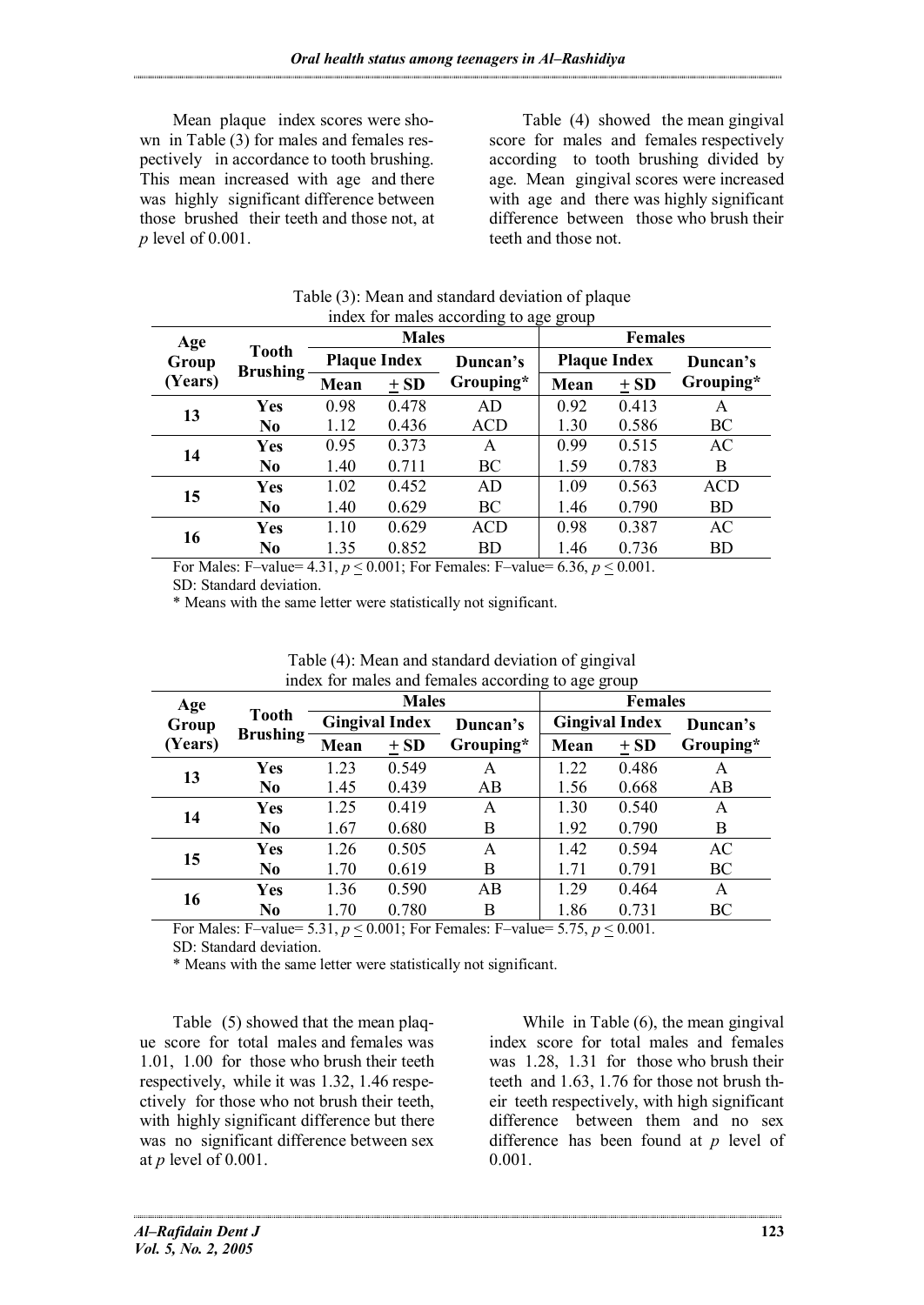|                | Tooth           | <b>Plaque Index</b> |        | Duncan's  |
|----------------|-----------------|---------------------|--------|-----------|
| <b>Sex</b>     | <b>Brushing</b> | Mean                | $+$ SD | Grouping* |
| <b>Males</b>   | Yes             | 1.01                | 0.060  |           |
|                | No              | 1 32                | 0.130  | B         |
| <b>Females</b> | Yes             | 1.00                | 0.069  |           |
|                | No              | 1 46                | 0.117  | R         |

| Table (5): Mean and standard deviation |  |
|----------------------------------------|--|
| of plaque index according to sex       |  |

F–value= 20.90,  $p < 0.001$ .

SD: Standard deviation.

\* Means with the same letter were statistically not significant.

| of gingival index according to sex |                 |      |                       |           |  |  |
|------------------------------------|-----------------|------|-----------------------|-----------|--|--|
| <b>Sex</b>                         | <b>Tooth</b>    |      | <b>Gingival Index</b> | Duncan's  |  |  |
|                                    | <b>Brushing</b> | Mean | $+$ SD                | Grouping* |  |  |
| <b>Males</b>                       | Yes             | 1.28 | 0.055                 | A         |  |  |
|                                    | No              | 1.63 | 0.121                 | В         |  |  |
| <b>Females</b>                     | Yes             | 1.31 | 0.081                 | A         |  |  |
|                                    | N0              | 1.76 | 0.160                 | B         |  |  |
| -<br>.<br>- - - -                  |                 |      |                       |           |  |  |

Table (6): Mean and standard deviation

F–value=  $18.39, p \le 0.001$ . SD: Standard deviation.

\* Means with the same letter were statistically not significant.

#### **DISCUSSION**

Oral health has been defined as a standard of health of oral and related tissues which enable an individual to eat, speak and socialized without active disease, discomfort or embarrassment and which contributed to general well being. $(7)$ 

Periodontitis might concerned as the second major oral problem after dental caries and this disease has a destructive nature. Once it occurs, it may end with the loss of teeth if left untreated. Thus, it should receive a significant attention in every day practice.<sup> $(22)$ </sup> These in turn may need more and more information regarding its prevalence, severity and distribution in a community to allow for planning of oral health programs.

According to this study, tooth brushing data indicated that the percentage of females that not brush their teeth (11.7%) was lower than that of males  $(25.1\%)$ ; i.e., females reported a better attitude for tooth brushing than males and that because of more attention for facial appearance. This finding was in agreement with other studies,<sup> $(23–25)$ </sup> and disagreed with others.<sup> $(19, 26, 27)$ </sup>

Results of present study showed that

all of the sample had gingivitis (100%). This result was higher than the findings of other studies.(5, 19)

The high percentage of gingivitis reported in this study may be attributed to poor concern about oral hygiene status, or due to other causes like hormonal changes due to puberty, or due to less attitude to visit dental clinics and even for those brush their teeth, they brush in incorrect way, as a high plaque were reported (100%) and this finding confirmed by other studies.(3,4,28) These results were supported the idea of a positive association between decreasing level of oral cleanliness and increasing gingival inflammation. This gives an agreement with other studies. $(4, 5, 19)$ 

A very highly significant difference has been found in mean plaque and gingival scores for males and females between those brushed their teeth and those who are not. This was found in all age groups and this give an agreement with other studies.  $(14, 17)$ 

The mean plaque score for the total males and females were moderate (1.01, 1.00) for those who brush their teeth and 1.32, 1.46 for those who not respectively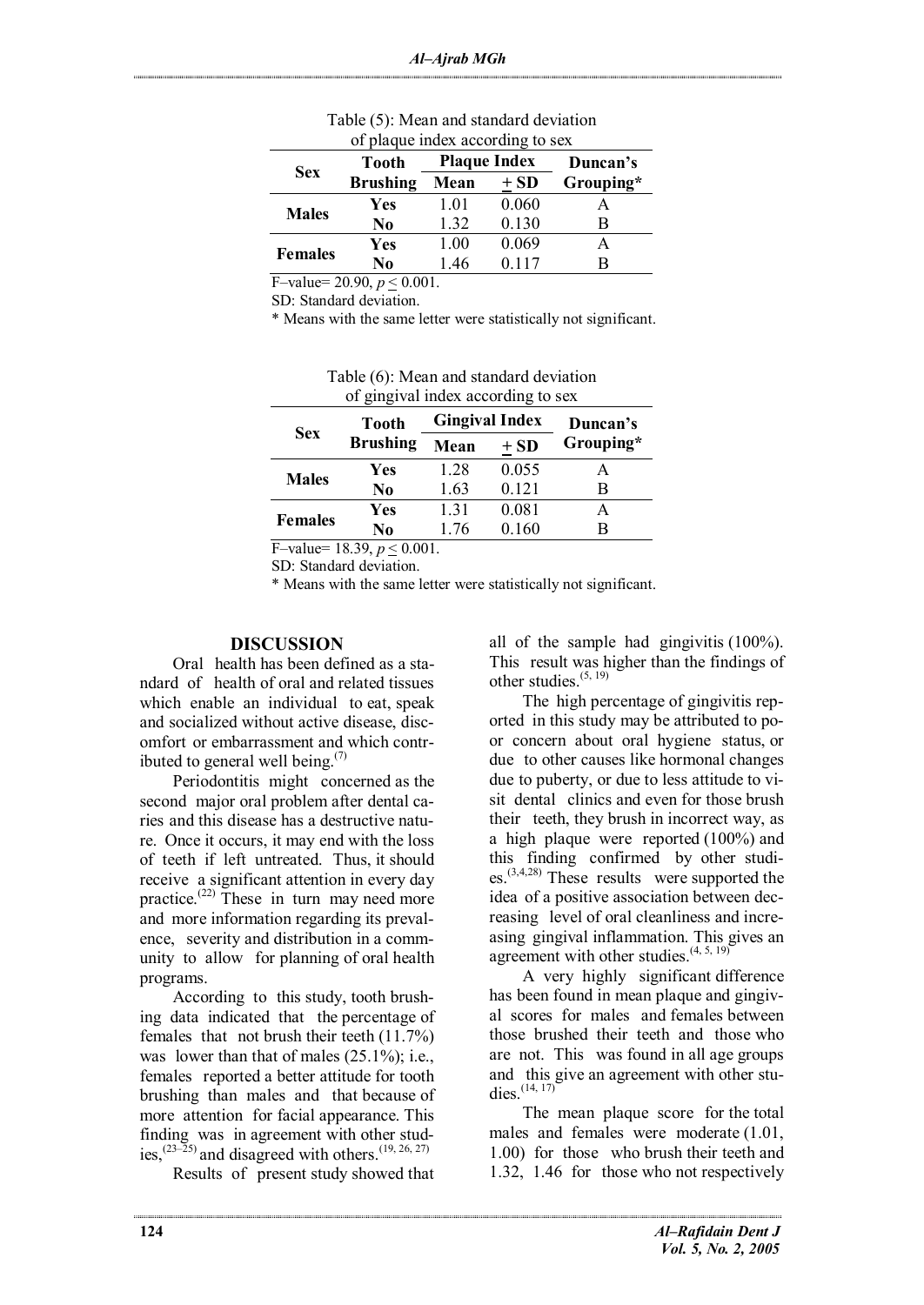and there was no statistically significant difference of oral hygiene condition between different genders, and this was in accordance with other studies.<sup> $(24, 29)$ </sup>

Also, this study revealed that males reported slightly better gingival health and this disagreed with other studies.<sup> $(19, 25, 27)$ </sup> However, there was no statistical significant difference between different genders in gingival health and this agreed with other studies.<sup>(10, 30, 31)</sup>

The importance of oral health status for improving oral health condition and preserve tooth for long time in oral cavity, need more attention about giving students a proper oral health program for them and their parents about oral home care instructions including correct way of tooth brushing, frequency of tooth brushing, food types, regular visit for dental office and use of oral preventive measures for keeping oral cavity healthy.

# **CONCLUSIONS**

From this study, it has been shown that gingivitis has been caused mainly by plaque and gingivitis increased as the age of the subject increase due to accumulative nature of the disease. So, it is recommended that educational programs about oral health and mouth clearance for the community is very important started from early stage of life. Also, dentist in general should made more aware of the importance of doctor–patient relationship.

# **REFERENCES**

- 1. Chandra S, Chandra C. Plaque and dental disease. In: Chandra S, Chandra C. Textbook of Preventive Dentistry. 1st ed. Jaypee Brothers Medical Publishers, Ltd. New Delhi. Pp: 13-22.
- 2. Hugoson A, Koch G, Bergendal T, Hallomstem AL, Laurell L, Lundgrem D, Nyman JE. Oral health of individual age years in Joukoping, Sweden in 1973 and 1983. *Swed Dent J*. 1986; 10: 175-194.
- 3. Al–Sayyab MA. Oral health status among 15 years old school children in the central region of Iraq. MSc thesis. College of Dentistry. University of Mosul. 1989.
- 4. Yonemitsu M, Kawagichi Y, Sasaki Y, Hirayama Y, Handa K. Study on the oral health status of school children in Korea. *Kokubyo Gakkai Zaschi*. 1993; 60(2): 288-295.
- 5. Al–Azawi LAB. Oral health status and treatment needs among Iraqi five–years–old kindergarten children and fifteen–years–old students (A national survey). PhD thesis. College of Dentistry. University of Baghdad. 2000.
- 6. WHO. Epidemiology, Etiology and Prevention of Periodontal Disease. Technical Report Series No. 621. World Health Organization, Geneva, Switzerland. 1978.
- 7. Baelum V, Fejerskov O, Manji F. Periodontal disease in adult Kenyans. *J Clin Periodontol*. 1988; 15: 445-452.
- 8. Rahimah AK. Profile of periodontal conditions in selected West Malaysian adults. *Singapore Dent J*. 1994; 19: 4- 7.

.٩ خمركو، طارق يوسف؛ مكاني، ليلى عزيز. حالـة صحة الفم والأسنان في قريتي السادة وبعويـزة. مجلة أطباء الأسنان. ١٩٩٧؛ :٢٠ .٢٣-٣

- 10. Khamrco TY. Assessment of periodontal disease using the CPITN index in a rural population in Ninevah, Iraq. *East Mediterr Health J*. 1999; 5(3): 549- 555.
- 11. Mahmood MS. Oral health status and treatment needs among Iraqi school children aged 6–12 years. MSc thesis. College of Dentistry. University of Baghdad. 1995.
- 12. Al–Sayyab MA. Periodontal treatment needs among Iraqi children living in two Iraqi villages (Sheha and Albu– Ethal). *J Coll Dent*. 1998; 4: 219-224.
- 13. Khamrco TY, Makani LA, Al–Mashhadani BA. Periodontal status and treatment needs (CPITN) of rural population in Ninevah Governorate. *Iraqi Dent J*. 2000; 25: 207-214.
- 14. Makani LA. Oral hygiene and gingival health among adolescents and adult population (15–44 years) in Sharkhan village, Ninevah, Iraq. *Al–Rafidain Dent J*. 2001; 1(1): 1-7.
- 15. Carranza FA, Newman MG, Taker T. Clinical Periodontology.  $8<sup>th</sup>$  ed. WB Saunders Co. Philadelphia. 1996; Pp: